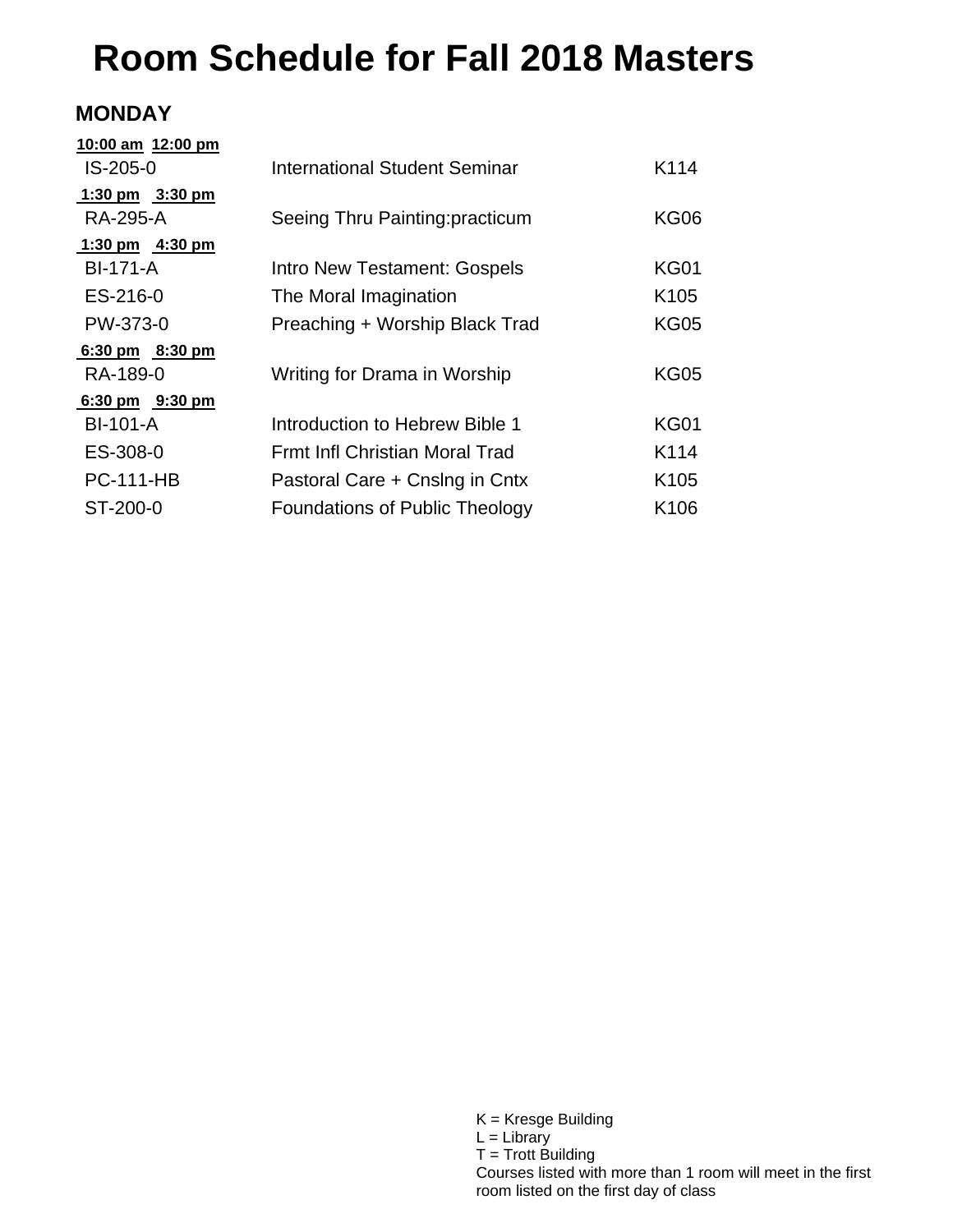## **TUESDAY**

| <b>Facing the First Pastorate</b>     | K <sub>105</sub>                                              |
|---------------------------------------|---------------------------------------------------------------|
|                                       |                                                               |
|                                       | K106                                                          |
|                                       | K114                                                          |
|                                       |                                                               |
| PMM: SPP Seminar 1-1                  | <b>KG05</b>                                                   |
| PMM: SPP Seminar 1-1                  | <b>KG05</b>                                                   |
|                                       |                                                               |
| <b>Chapel Choir</b>                   | TG <sub>09</sub>                                              |
|                                       |                                                               |
| Death, Dying + Bereavement            | K <sub>105</sub>                                              |
| Love, Desire, + God                   | K114                                                          |
|                                       |                                                               |
| <b>Church Hist: Early-Reformation</b> | <b>KG01</b>                                                   |
| <b>Systematic Theology 1</b>          | K106                                                          |
| Life After Death Wrld Rel-Secl        | <b>KG05</b>                                                   |
|                                       |                                                               |
| Faith-Base Ldrshp + Organizing        | K105                                                          |
| Intro to Afr. Amer. Religion          | <b>KG05</b>                                                   |
| Justice at the Font and Table         | <b>TG09</b>                                                   |
|                                       |                                                               |
| Intro New Testament: Gospels          | <b>KG01</b>                                                   |
| <b>Systematic Theology 1</b>          | K106                                                          |
| Islam, Christian-Muslim               | K114                                                          |
|                                       | Evangelism + Emerging Gen<br><b>Religion and Urban Change</b> |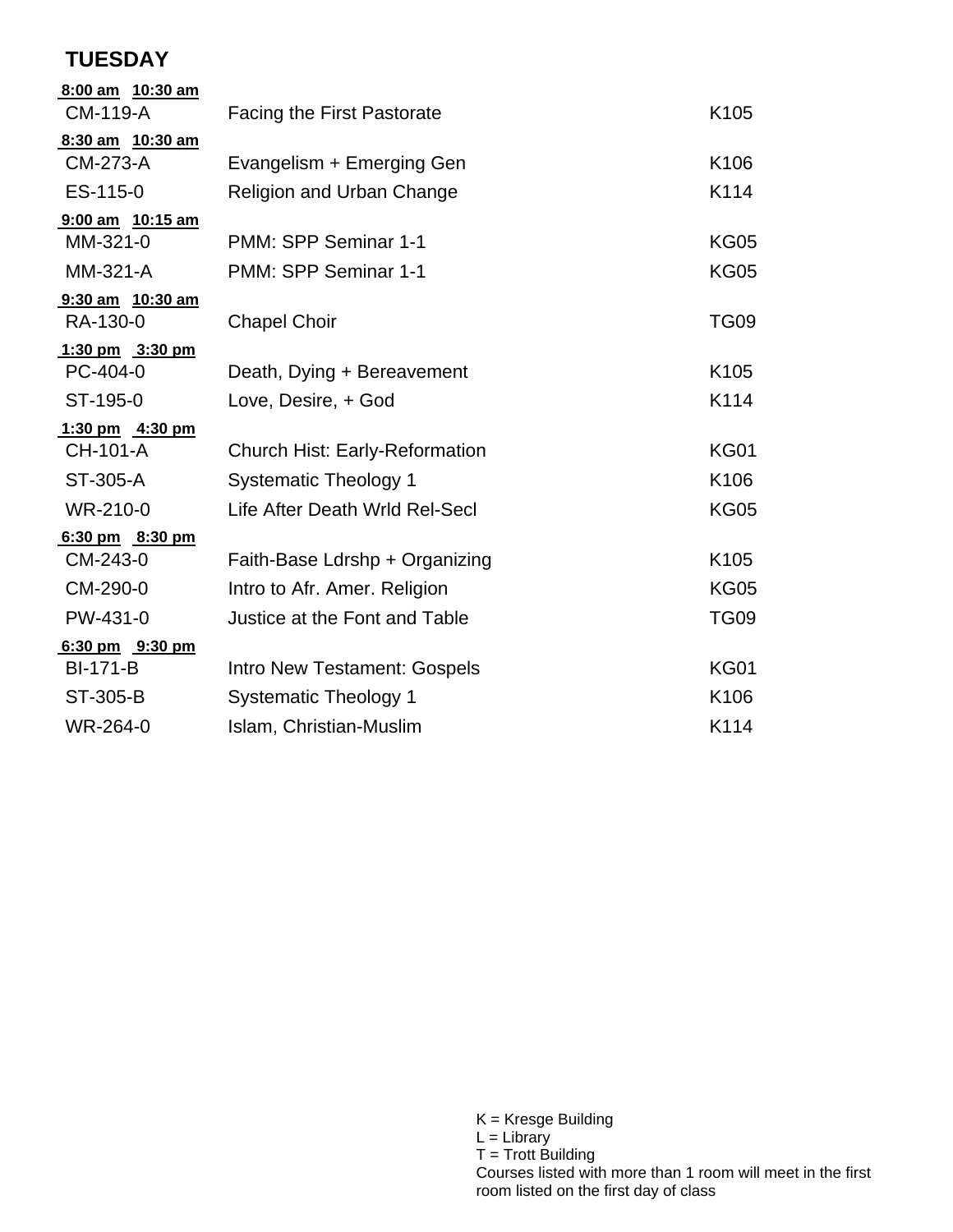### **WEDNESDAY**

| 9:00 am 12:00 pm          |                                       |                        |
|---------------------------|---------------------------------------|------------------------|
| BI-211-0                  | <b>Biblical Hebrew 1</b>              | K106                   |
| PC-101-0                  | <b>Counseling Skills for Past Min</b> | K105                   |
| PW-101-0                  | <b>Foundations Christian Worship</b>  | K106                   |
| WR-261-0                  | <b>Islam: History + Traditions</b>    | K114                   |
| 10:00 am 12:00 pm         |                                       |                        |
| PW-120-0                  | Making It Real: Art Sym Ritual        | <b>KG05</b>            |
| 1:30 pm 3:30 pm           |                                       |                        |
| MM-311-0                  | PMM: Colloquy 1-1                     |                        |
| MM-311-A                  | PMM: Colloquy 1-1                     | K <sub>105</sub>       |
| MM-311-B                  | PMM: Colloquy 1-1                     | K106                   |
| MM-311-C                  | PMM: Colloquy 1-1                     | <b>KG05</b>            |
| MM-313-0                  | PMM: Colloquy 2-1                     |                        |
| MM-313-A                  | PMM: Colloquy 2-1                     | K <sub>105</sub>       |
| MM-313-B                  | PMM: Colloquy 2-1                     | K106                   |
| MM-313-C                  | PMM: Colloquy 2-1                     | <b>KG05</b>            |
| MM-313-Z                  | PMM: Colloquy 2-1                     | K <sub>105</sub>       |
| MM-323-0                  | PMM: SPP Seminar 2-1                  |                        |
| MM-323-A                  | PMM: SPP Seminar 2-1                  | K114                   |
| $2:00 \text{ pm}$ 4:00 pm |                                       |                        |
| MM-101-A                  | <b>Spiritual Frmtn for Ministry 1</b> | <b>Wesley Downtown</b> |
| 6:30 pm 8:30 pm           |                                       |                        |
| RA-138-0                  | <b>Music and Social Justice</b>       | <b>TG09</b>            |
| RA-198-0                  | <b>Embodied Prayer</b>                | K101                   |
| 7:00 pm 9:00 pm           |                                       | <b>Wesley Downtown</b> |
| CM-405-0                  | Comm. Engmnt Fellows Sem 1-1          |                        |
| CM-407-0                  | Comm. Engmnt Fellows Sem 2-1          |                        |
| CM-409-0                  | Comm. Engmnt Fellows Sem 3-1          |                        |
| 7:15 pm 9:15 pm           |                                       | <b>Asbury UMC</b>      |
| MM-101-B                  | <b>Spiritual Frmtn for Ministry 1</b> |                        |
| MM-311-D                  | PMM: Colloquy 1-1                     | K <sub>105</sub>       |
| MM-311-E\                 | PMM: Colloquy 1-1                     |                        |
| MM-313-E                  | PMM: Colloquy 2-1                     | K <sub>105</sub>       |
| MM-313-E\                 | PMM: Colloquy 2-1                     |                        |
| MM-323-Z                  | PMM: SPP Seminar 2-1                  | K105                   |

K = Kresge Building L = Library T = Trott Building Courses listed with more than 1 room will meet in the first room listed on the first day of class